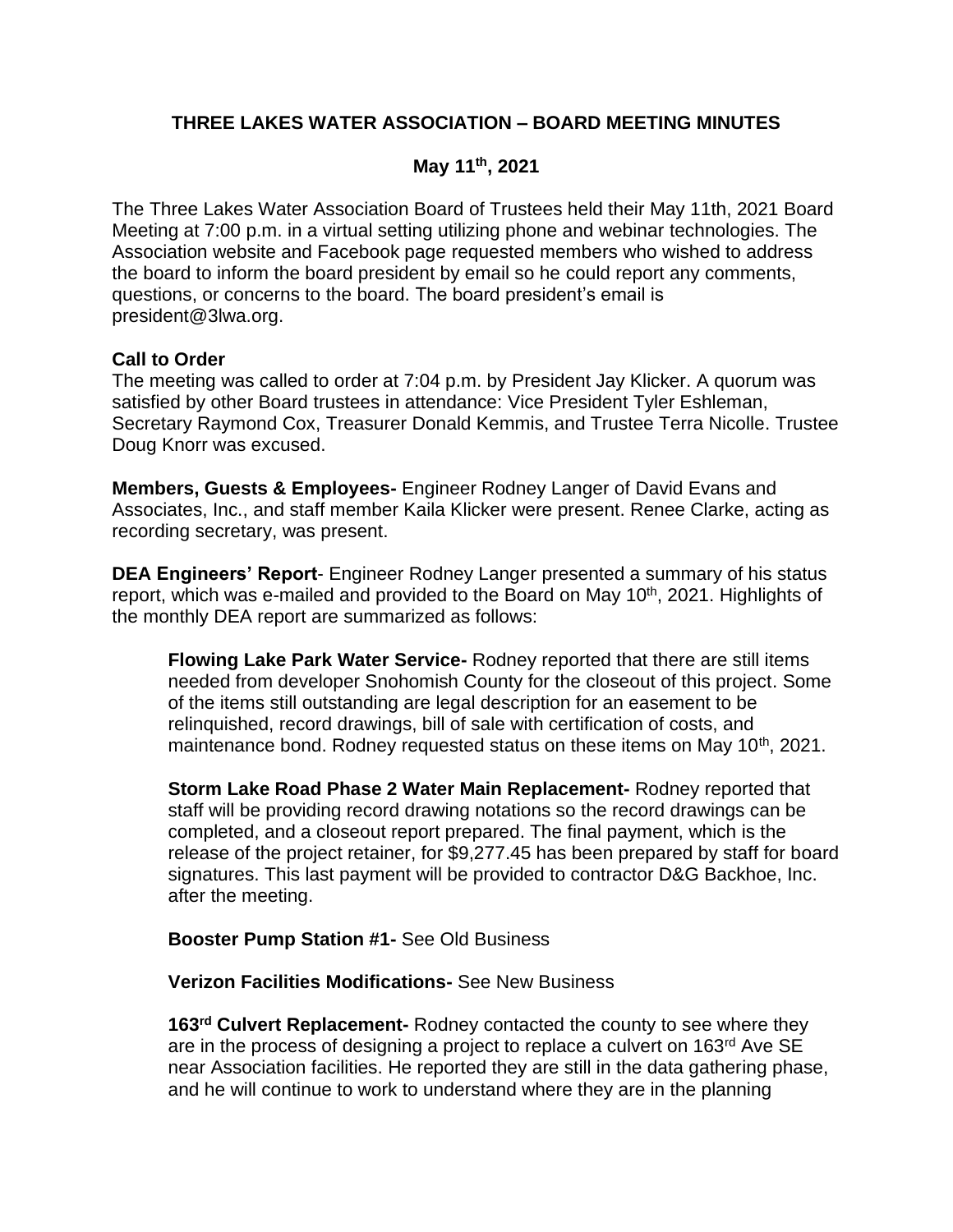process so later, he can find out what is planned for the crossing and how it will affect the Association.

# **Manager & Cross Connection Report**

Assistant Manager Kaila Klicker presented a summary of the manager report, which was e-mailed and provided to the Board on May 7<sup>th</sup>, 2021. Highlights of the monthly manager report are summarized as follows: Staff reported that a quote was received from Pumptech, Inc. for necessary repairs to Pump Number Three in the amount of \$7,252.12. The quote was authorized by Manager Kemmis and returned to PumpTech. Materials for the repairs have been ordered and repair work will be scheduled once received by PumpTech. Systems Interface, Inc. completed some additional contracted work for the Association to accommodate a new impeller on Pump Number Three. The Association will be participating in the City of Everett's program for lead and copper sampling, which will satisfy the Association's requirement by the Environmental Protection Agency to sample the distribution system for lead and copper. Sample bottles were collected to prepare for the sampling which is planned for August. A new tablet was purchased for preparation for a transition of software from the Association's meter reading handheld device. The tablet will also allow staff to access digital as-built information while in the field. The annual April newsletter was mailed to all members with April water bills. Staff received the Association's new operating permit from the Department of Health on May 4<sup>th</sup>, 2021. Staff member Clarke worked with Treasurer Kemmis to submit the forgiveness application for the Association's Paycheck Protection Program loan. Staff is now waiting for confirmation that the loan was forgiven by the Small Business Administration.

### **Approval of March 9 th Board Meeting Minutes**

*Motion made by Vice President Tyler Eshleman to approve April's Minutes, seconded by Treasurer Donald Kemmis. The motion passes.*

### **Officers Reports**

**Treasurer Report and Pay Bills-** Staff member Renee Clarke presented a summary of the treasurer report. The financial report was prepared and distributed to the Board summarizing the financial position through May 11<sup>th</sup>, 2021 (attached). Total funds on hand are \$1,275,206.80. One transfer was made for \$60,000.00 to cover the bills from the KeyBank account. Reports were provided for the past month's expenses, prepaid invoices, and payroll summary. Checks were presented to be signed once authorized by the board.

> Current Financial Info General Funds- \$399,887.26 Capital- \$769,401.82 Reserve- \$105,917.72 Total Expenses- \$56,360.01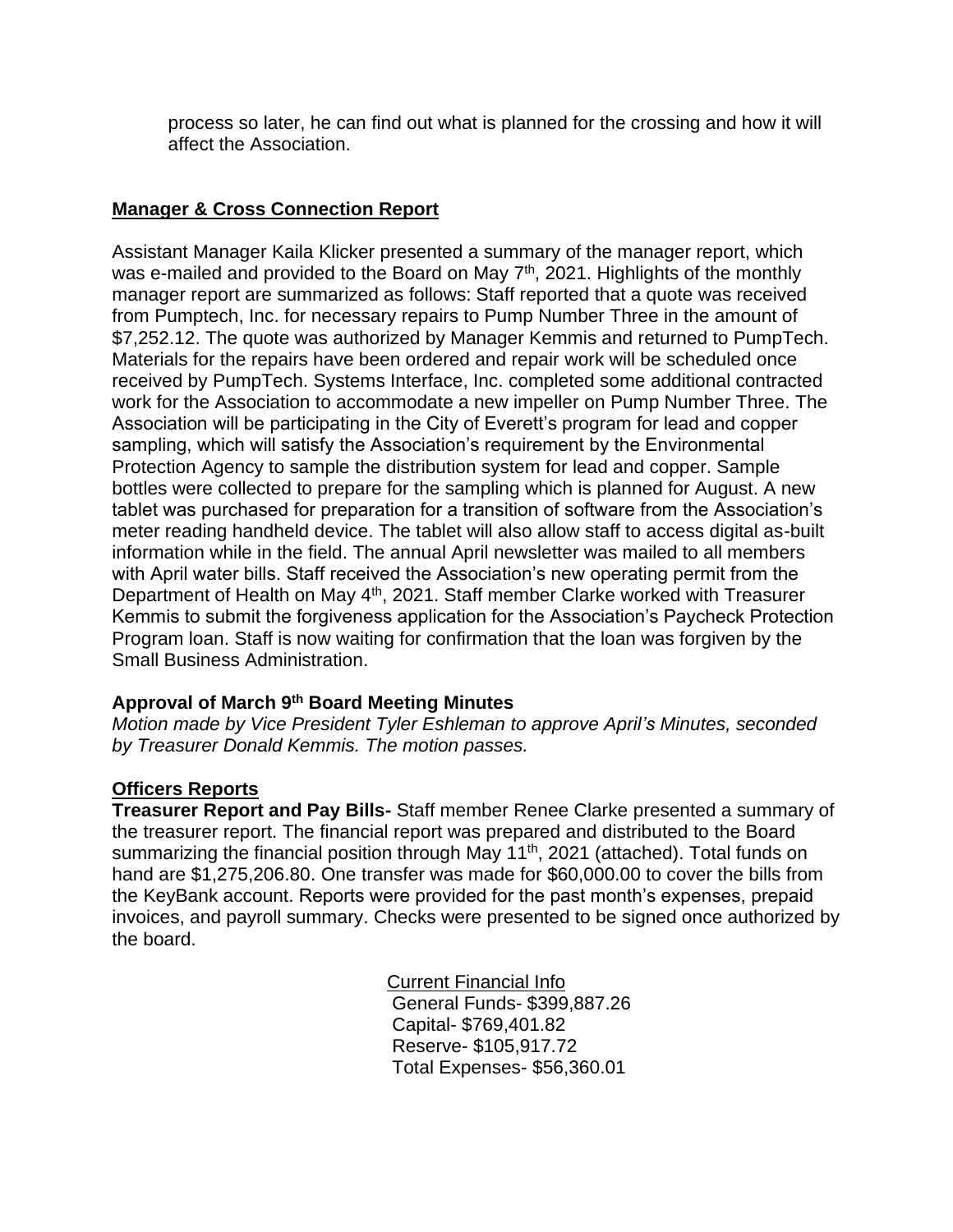Monies were transferred to both Standpipe, Pump House, and Mero restricted accounts.

*Motion made by Treasurer Donald Kemmis to approve payment of the bills as presented, seconded by Trustee Terra Nicolle. The motion passes.*

**President-** President Klicker reported that he will be signing share certificates.

**Vice President-** Vice President Eshleman reported that he completed the Association's banking signature cards at Bank of America.

**Secretary-** Secretary Cox reported that he signed some checks for bills due before the meeting and share certificates.

#### **Old Business**

**Booster Pump Station #1-** Rodney reported that he prepared a review of replacement and rebuilt pump strategy and performance. He also discussed a refined approach to electrical components, generator, and other improvements with staff. Staff reported that contractor Puget Sound Tapping Services worked with staff to improve site drainage and facilitate new fencing at Booster Pump Station #1. Staff requested quotes from multiple businesses for fence replacement. A flexible coupling was ordered from Red Valve and is expected to arrive on May 11<sup>th</sup>, 2021. Manager Kemmis asked for a review by an electrical engineer with DEA to review components at the site. The purpose of the review is to consider the potential for a 60 HP motor to be installed at the site in the future and define a capacity for generator size. PumpTech, Inc. took a standby motor on April 28<sup>th</sup>, 2021 and will analyze it to see if it would be a viable option for replacing the motor inside Pump Number One. A quote for parts and labor to make the standby motor a viable replacement for Pump Number One was requested by staff. Manager Kemmis informed the board that the amount that has been spent on this project within this fiscal year is quickly approaching the \$14,000.00 previously determined project budget. When the budget for this project was established the replacement of the motor in Pump Number One was not needed at the time. The board verbally acknowledged that the expenses for this project will likely exceed the previously established project budget within this fiscal year, and that staff should continue to move forward with it.

### **New Business**

**Trustee Question-** Trustee Nicolle brought up a concern to staff. She informed the board that her tenants noticed the water in the ditch in front of her residences has been stagnant recently. Manager Kemmis informed her that the county signed off on all construction work that occurred along the ditch during the Storm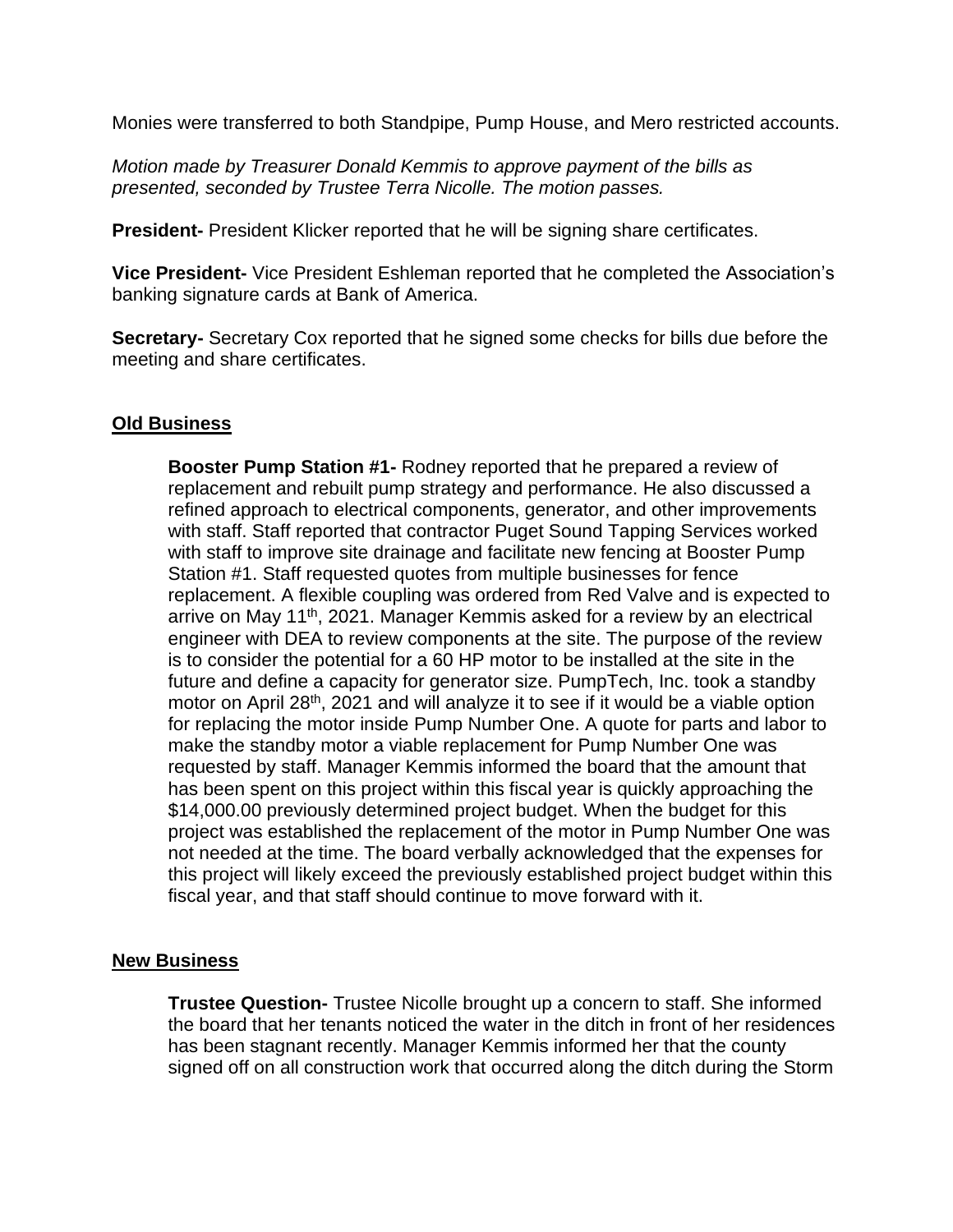Lake Road Phase Two Capital Improvement Project, but he would take a look. He also recommended they contact the county to request a ditch cleaning.

**Reservoir Generator-** Staff reported that the generator at the office site failed on April 26<sup>th</sup>, 2021 during a weekly test cycle. Staff witnessed the failure and immediately turned off the generator. Manager Kemmis asked Secretary Cox if he would be willing to do some work to diagnose and repair the generator, and Cox agreed. Cox determined that some work on the engine is needed including the replacement of head gaskets. Cox also worked to collect the parts needed for the necessary repair work. Staff informed the board that some of the necessary parts have been difficult to source, due to the age of the unit. Manager Kemmis informed the board that he and Cox will attempt the repair work and see if that fixes the issues. He noted that if the repairs do not fix the generator that he will look then to replace the unit, as its function is necessary to operate the pumps in conjunction with the standpipe water levels in the event of a power failure.

**Telemetry System Issues-** Staff informed the board that there have recently been communication issues with the telemetry system. Staff is working to understand and fix the issues with Royce from Systems Interface, Inc. and Ziply Fiber. Staff has had to do some work to manually run the system during the issues.

**Verizon Facilities Modifications-** Staff was contacted by Tilson Technology Management, an engineering firm who said they were representing Verizon Wireless, about a proposed modification to cell equipment on the standpipe and the agreement between the Association and Verizon. Verification that Tilson Tech. is representing Verizon was received by staff. A virtual meeting was held between staff, Rodney, and the Tilson Tech. representative Pamela Turner to discuss the purpose of the project and some preparation for it. Manager Kemmis informed Pamela that an engineering firm, Camp & Associates, Inc. had contacted the Association in a similar manner in 2018 and requested to make modifications to the equipment and agreement, but after Rodney sent them comments from his initial review of the modification plans and they never contacted the Association again. The Association paid for Rodney's work to review the modification plans and send back a response to Camp & Associates, Inc. He recommended that Tilson Tech. work with Verizon to get a deposit, which will be used to pay for DEA's review work and the Association's attorney's time if necessary and pay it to the Association prior to the beginning of any contracted review work of the modification plans. Pamela agreed that a deposit seemed reasonable and requested an invoice to outline the estimated review costs. Rodney supported staff by discussing estimates for his work and attorney review work with Manger Kemmis. An invoice for estimated review work costs was generated by staff and sent to Pamela on May  $10^{th}$ , 2021 for \$11,000.00 as an initial deposit. Staff is waiting to hear back from Pamela if the deposit is approved, once approval is issued then Rodney will begin review work of the modification plans. Manager Kemmis asked the board how they would like to